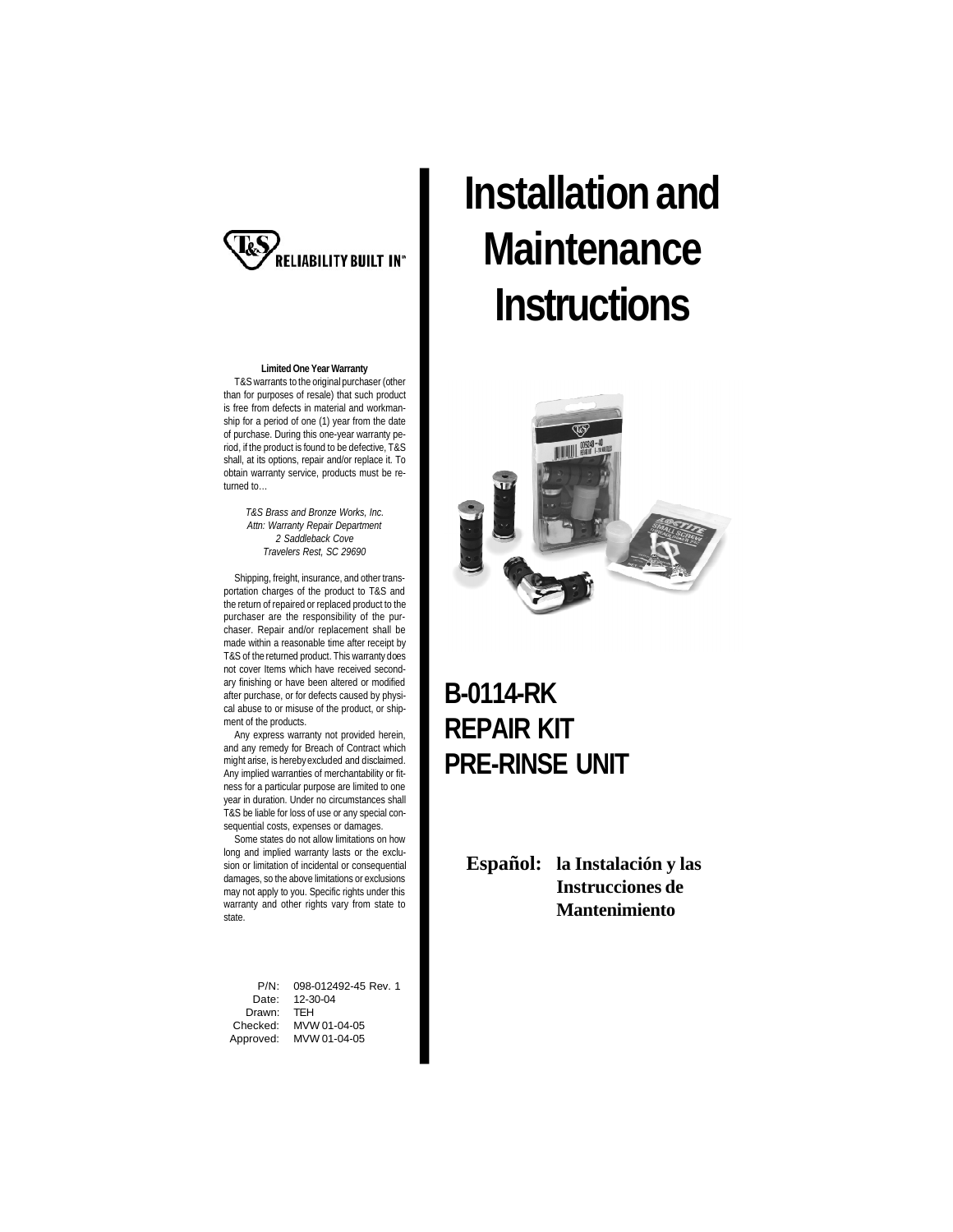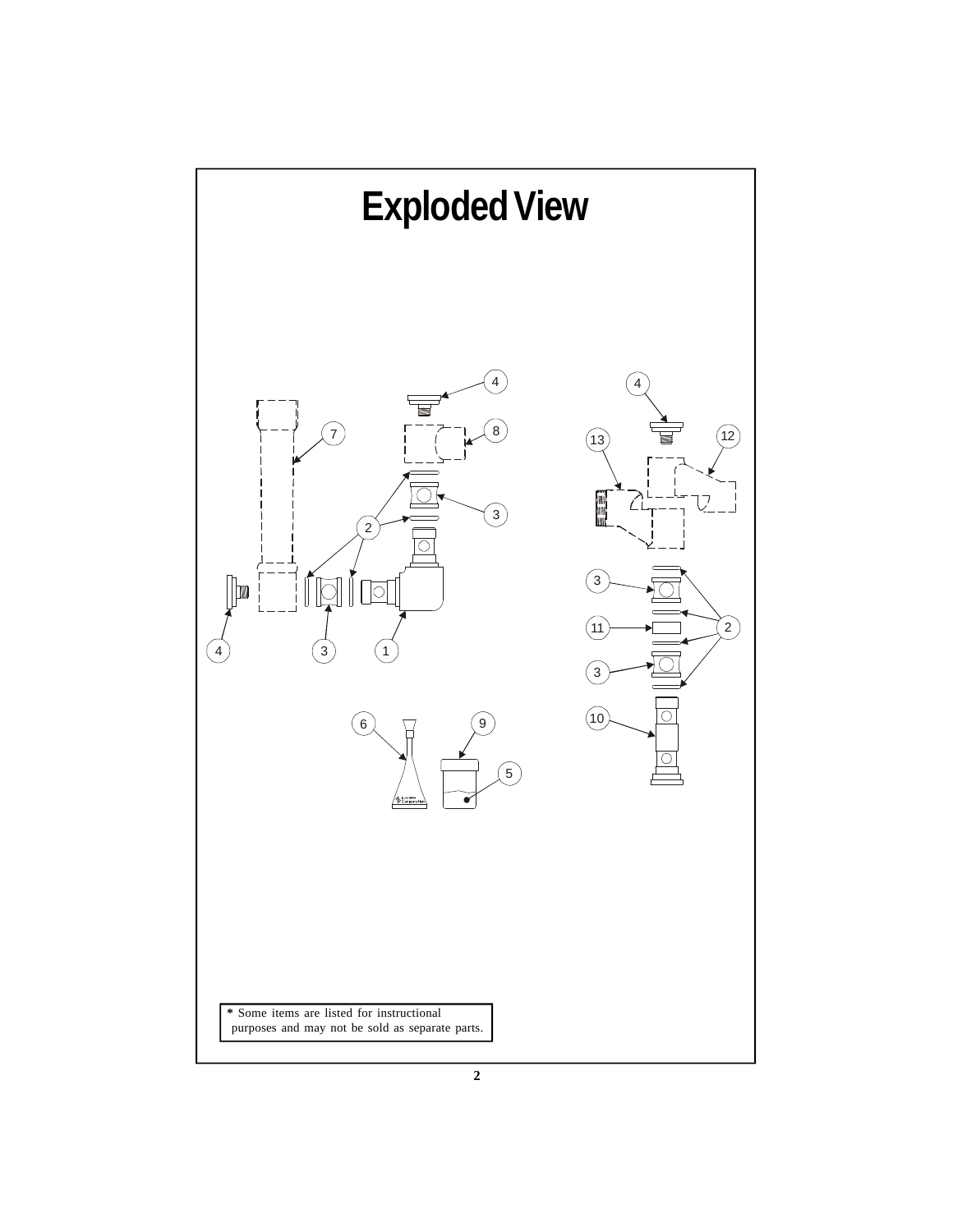## **Part Number Guide**

### *Pre-Rinse Unit*

| 1            | <b>Asm, Swivel Elbow</b> | 009186-40 |
|--------------|--------------------------|-----------|
| $\mathbf{2}$ | O'Rings                  | 001060-45 |
| 3            | <b>Delrin Sleeve</b>     | 008984-45 |
| 4            | <b>End Cap</b>           | 008981-25 |
| 5            | 111 Compound             | $\star$   |
| 9            | <b>Grease Vial</b>       | $\star$   |
| 6            | Loctite                  | $\star$   |
| 10           | <b>Shaft</b>             | 008983-25 |
| 11           | <b>Center Sleeve</b>     | 008982-45 |

### *Parts Not Included In Kit*

| 7  | Asm, Grip Handle          | 002897-40 |
|----|---------------------------|-----------|
| 8  | Knuckle, B-0114 #1        | *         |
| 12 | <b>Knuckle, B-0114 #2</b> | $\star$   |
| 13 | Knuckle, B-0114 #4        | *         |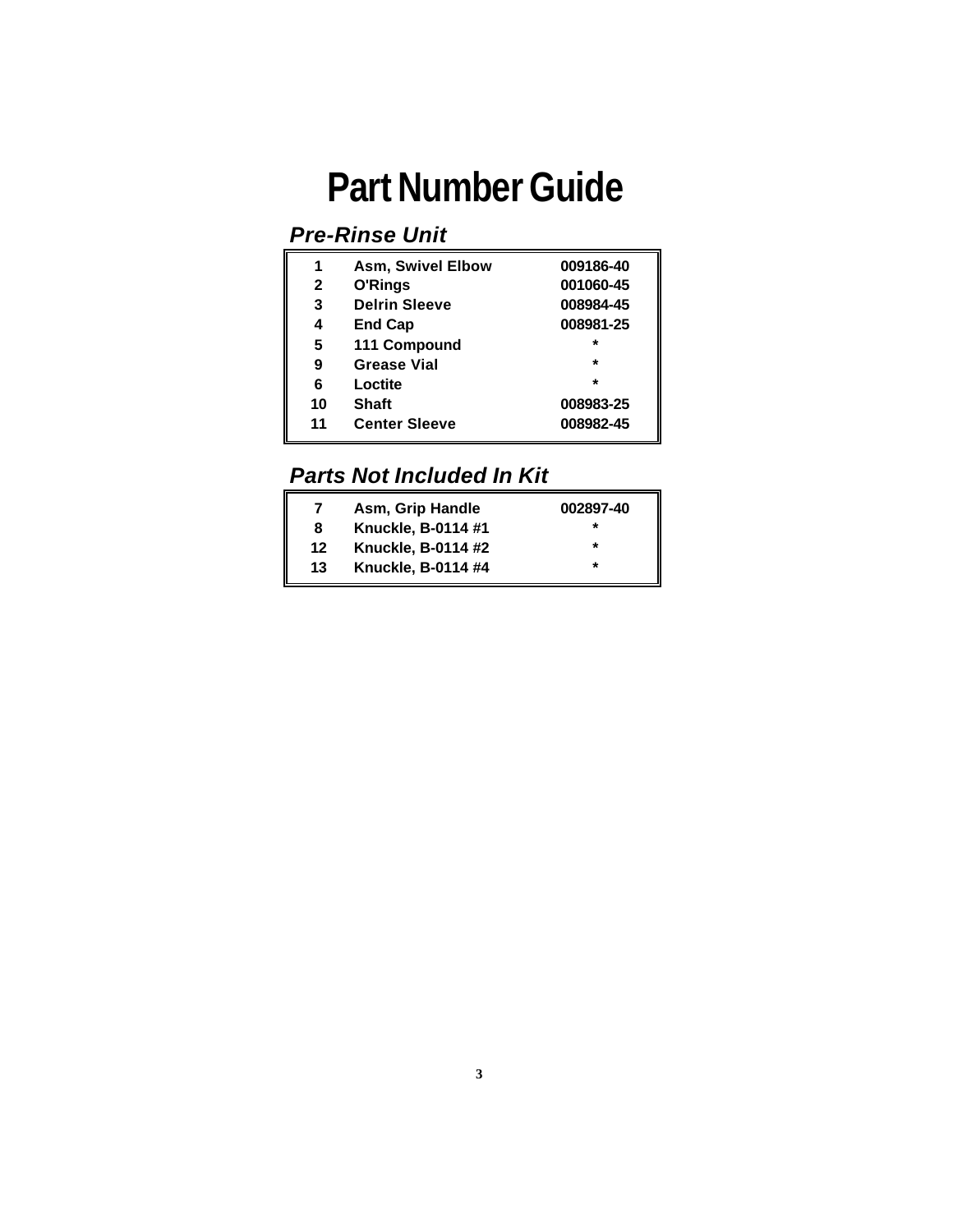## **General Instructions**

#### **To Replace Worn Parts**

1. Turn off water supply and drain lines.

2. Remove no.**4** from each end of assembly.



3. Carefully pull assembly apart and remove old no's.**1**, **2**, and **3** and no.**10** where applicable.

4. Clean interior surfaces of no.**7** and no.**8** or no.**12** and no.**13**, whichever may apply.

5. Apply no.**5** to each no.**2**.

6. If replacing worn parts for the elbow assembly, carefully insert new no.**1**, with no.**2** and no.**3** installed, into no.**7** and no.**8**.

7. If replacing worn parts for the upper arm assembly, carefully insert new no.10, with no.**2**, no.**3** and no.**11** installed, into no.**12** and no.**13**.

8. Apply no.**6** to threads of no.**4** and install no.**4** until tight and no's.**7, 8**, **12**, and/or **13** rotate smoothly.

*Note: The B-0114-RK Repair Kit is intended for the "old-style" T&S knuckle design. If repair parts for the "new-style" are required, contact T&S Customer Service for correct numbers.*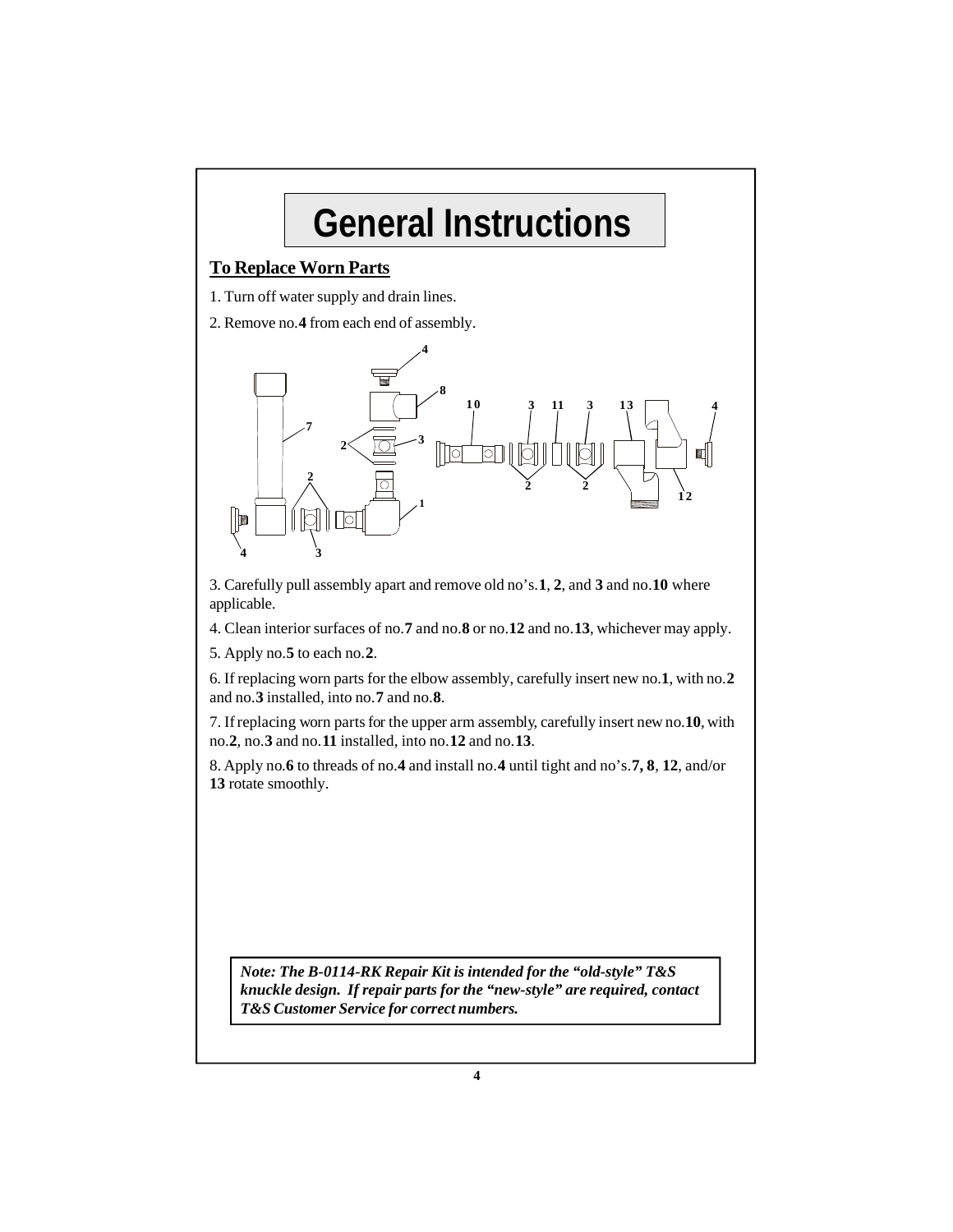## **General Instructions**

#### **For 010180 Pre-Rinse Assembly**

#### **Repair:**

- 1. Using retaining ring pliers, remove and discard no.**12** from each knuckle on no.**3**.
- 2. Slide Knuckle 'B' off shaft. Remove no.**11** and discard, then clean parts and inspect for damage. If deep scoring exists, parts must be replaced.
- 3. Apply thin coat of no.**13** to shaft. Assemble new no.**11** onto shaft and apply a coat of no.**13** to no.**11**.
- 4. Replace Knuckles and assemble new no.**12**.
- 5. Reassemble unit and check for leaks.





#### **Servicing:**

#### **Riser Assembly**

- 1. Loosen the two screws on the **B-0109** Wall Bracket Clamp.
- 2. Unscrew no.**9** from no.**3**. Disassemble no.**5** from no.**6**.
- 3. Loosen no.**8** on no.**4**. Carefully slide components from no.**5**.
- 4. Inspect no.**5** for damage. Inspect the spring for cracks. Replace if necessary. Apply no.**13** to no.**11** and reassemble.
- 5. Reassemble no.**5** into no.**6** and tighten with a wrench.
- 6. Tighten clamp screws on **B-0109** Wall Bracket.
- 7. Connect water supplylines and check for leaks.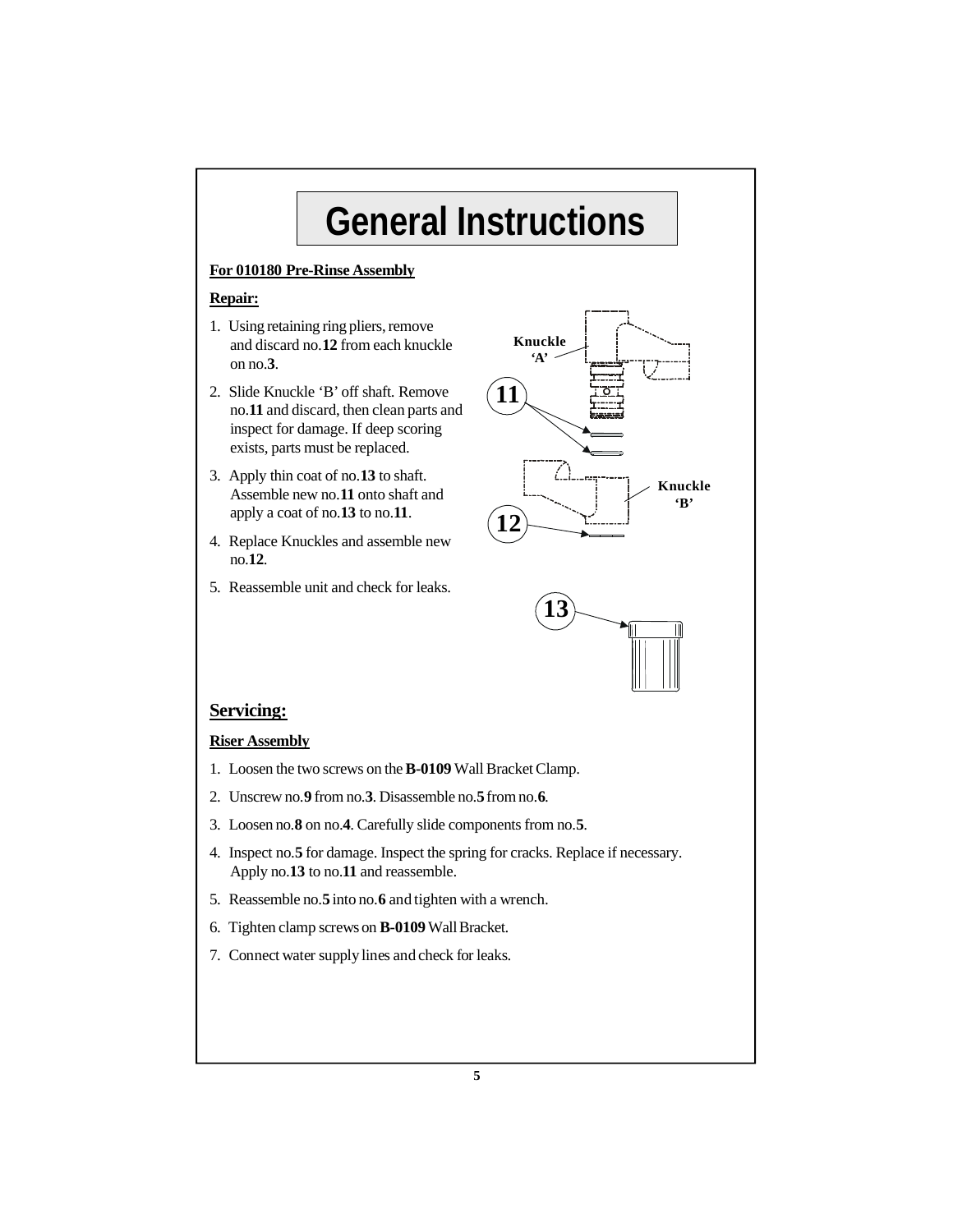### **Instrucciones Generales**

#### **Para el reemplazo de las partes desgastadas**

1. Cierre la fuente de agua y desagüe las tuberías

2. Remueva la parte No.**4** de ambos lados del ensamble.



3. Limpie las superficies interiores de las partes No.**7** y No.**8** o No.**12** y No.**13**, a las que sean aplicables.

4. Limpie las superficies interiores de las partes No.**7** y No.**8** o No.**12** y No.**13**, a las que sean aplicables.

5. Aplique parte No.**5** a ambas partes No.**2**.

6. Si esta reemplazando partes desgastadas del ensamble de codo, cuidadosamente inserte una parte nueva No.**1** con las partes No.**2** y No.**3** instaladas dentro de las partes No.**7** y No.**8**.

7. Si esta reemplazando partes desgastadas para el ensamble del brazo superior, cuidadosamente ensarte una parte nueva No.**10** con las partes No.**2**, No.**3** y No.**11** instaladas dentro de las partes No.**12** y No.**13**.

8. Aplique la parte No.**6** a las roscas de la parte No.**4** e instale la parte No.**4** hasta que este apretada y las partes No.**7**, **8**,**12** y/o 13 gire suavemente.

*Nota: El estuche de reparo B-0114-RK fue hecho para el uso del "estilo viejo" del diseño de T&S Knuckle. Si se requiere partes para el "estilo nuevo", comuníquese con T&S servicio al cliente para los números correctos.*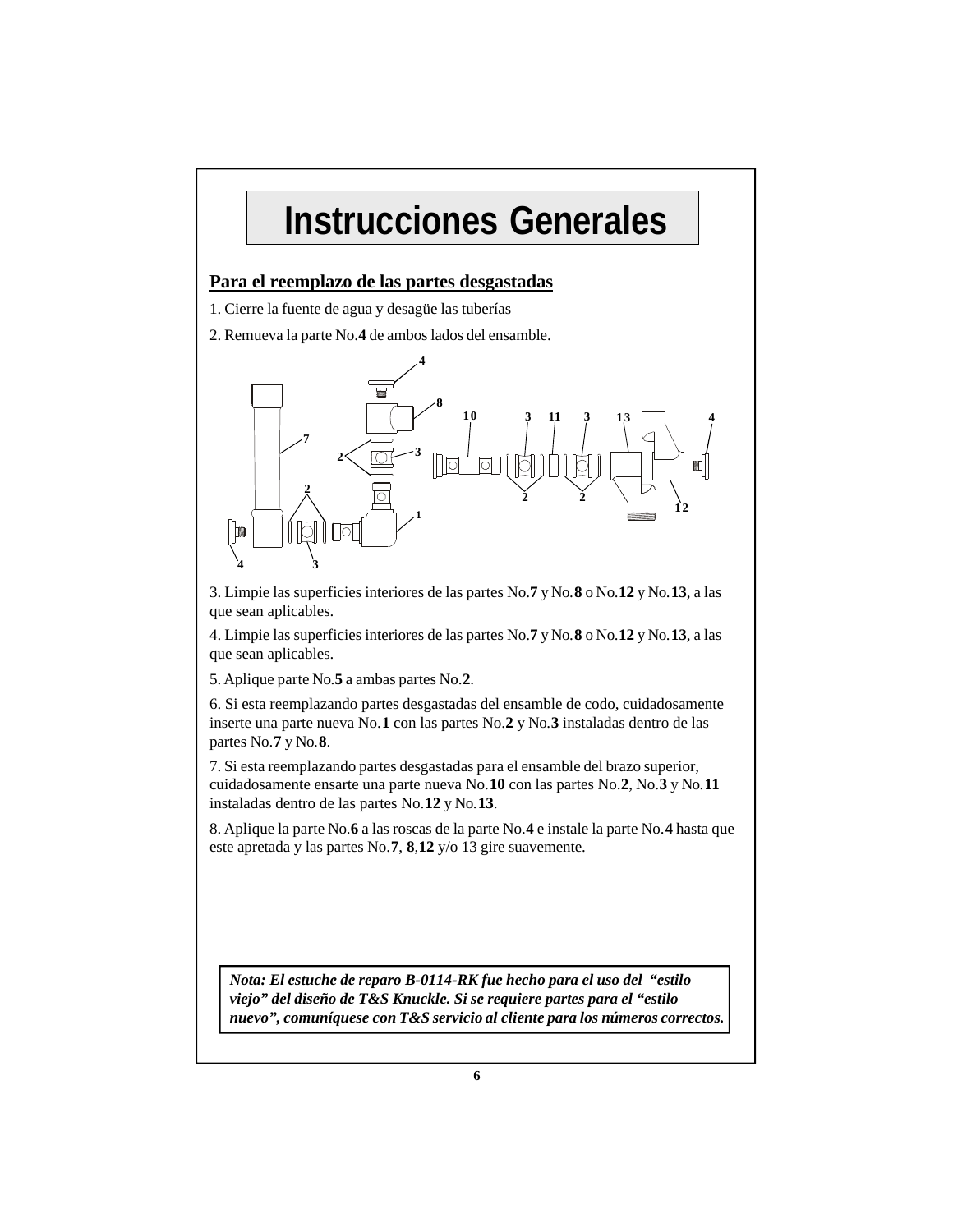### **Instrucciones Para Estuches De Reparo**

#### **Para unidades de enjuagar 010180-40**

#### **Reparo de junta de chanela:**

- 1. Con alicates para argollas retenedoras, Remueva y arroje la parte No.**12** de cada chanela en la parte No.**3**.
- 2. Deslize la chanela 'B' de el tubo. Remueva la parte No.**11** y arroje, luego limpie las partes e inspeccione por danos. Si existen rayones profundos, la parte tendrá que ser reemplazada.
- 3. Aplique una delgada capa de la parte No.**13** a el tubo. En el tubo arme la parte nueva No.**11** y aplique una delgada capa de la No.**13** en la parte No.**11**.
- 4. Reemplaze las chanelas e instale la parte nueva No.**12**.
- 5. Ensamble de nuevo la unidad e inspeccione por filtraciones.

#### **Mantenimiento:**

#### **Ensamble de extensión**

- 1. Afloje los dos atornillos en el soporte B-0109-01.
- 2. Destornille la parte No.**9** de la parte No.**3**. Desarme la parte No.**5** de la parte No.**6**.
- 3. Afloje la parte No.**8** en la parte No.**4**. Cuidadosamente deslize los componentes de la parte No.**5**.
- 4. Inspeccione la parte No.**5** por daños. Inspeccione el resorte por grietas. Reemplazelo si es necesario. Aplique de la parte No.**13** a la No.**11** y arme de nuevo.
- 5. Arme de nuevo la parte No.**5** en la parte No.**6** y aprete con una llave.
- 6. Aprete los tornillos de soporte B-0109-01.
- 7. Conecte la tubería principal e inspeccione or filtraciones.